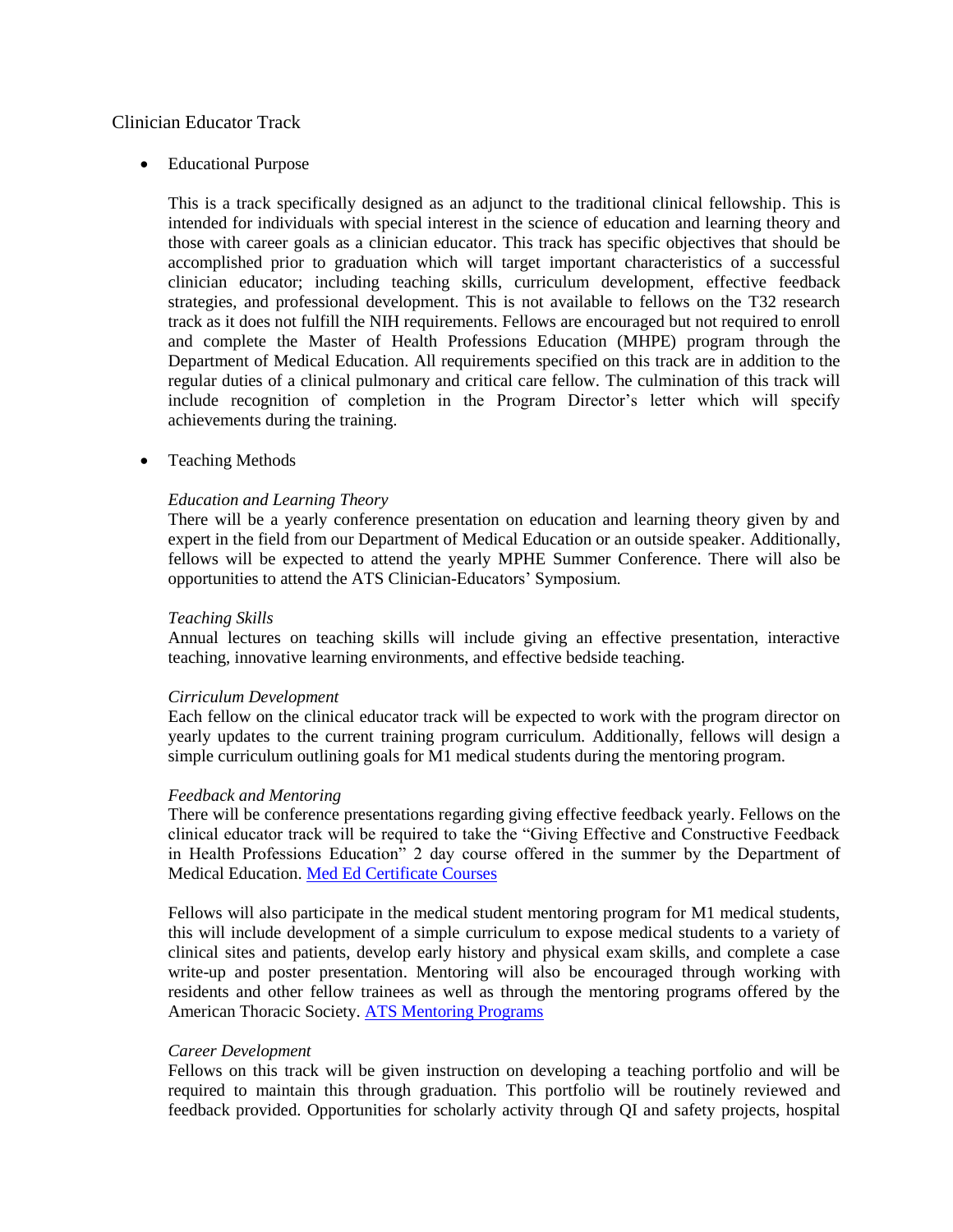committee appointment, and appointments to committees to national societies will be encouraged for fellows on this track.

# *Practice-based Learning*

Opportunities to enhance teaching skills and other aspects of a successful clinician educator will be offered routinely throughout fellowship training for these individuals. This will include opportunities with medical students, residents, fellows, and faculty.

- 1. Medical Students
	- a. M1 Mentoring Program
	- b. M2 Essentials of Clinical Medicine
	- c. M3 and M4 MICU and Pulmonary Student rotations
	- d. Small group sessions in new medical student curriculum

## 2. Resident Trainees

- a. MICU lectures
- b. Consults lectures
- c. Consultant at Morning report, Multi-disciplinary, and M&M conference
- 3. Fellow Trainees
	- a. Didactic and case based lectures
	- b. Orientation lectures for new fellows
- 4. Faculty
	- a. Didactic and case based lectures

In each of these practice-based learning opportunities, the fellow will provide the learners with an online evaluation to be completed anonymously. Results of these evaluations will be included in the teaching portfolio and provide the framework for improvement goals. Senior fellows on this track will give one lecture per year on clinician educator topic such as learning theory, teaching skills, or giving effective feedback. Additionally they will take part in the educational journal clubs with faculty.

• Fellow Evaluation Method

Fellows are assigned a primary mentor who supervises them over the duration of the fellowship training. Verbal feedback is given on an ongoing basis. An ABIM-format evaluation is completed and reviewed with each fellow twice per year. Additionally, each fellow will designate a "promotions" committee for themselves which will include the primary mentor and 2-3 additional mentors from the division. This committee will meet with the fellow bi-annually and will evaluate progress on activities under this clinical educator track, evaluations, and the teaching portfolio. Each meeting will include goals to be reported at the next meeting.

The fellow will also be evaluated specifically on teaching methods and presentation style during each of the division didactic conference presentations which occur twice per year. One faculty member will be designated to give a thorough evaluation of the effectiveness of teaching rather than content of the presentation and will discuss this face to face with the fellow after the presentation.

Fellows in return will evaluate their mentors on a yearly basis.